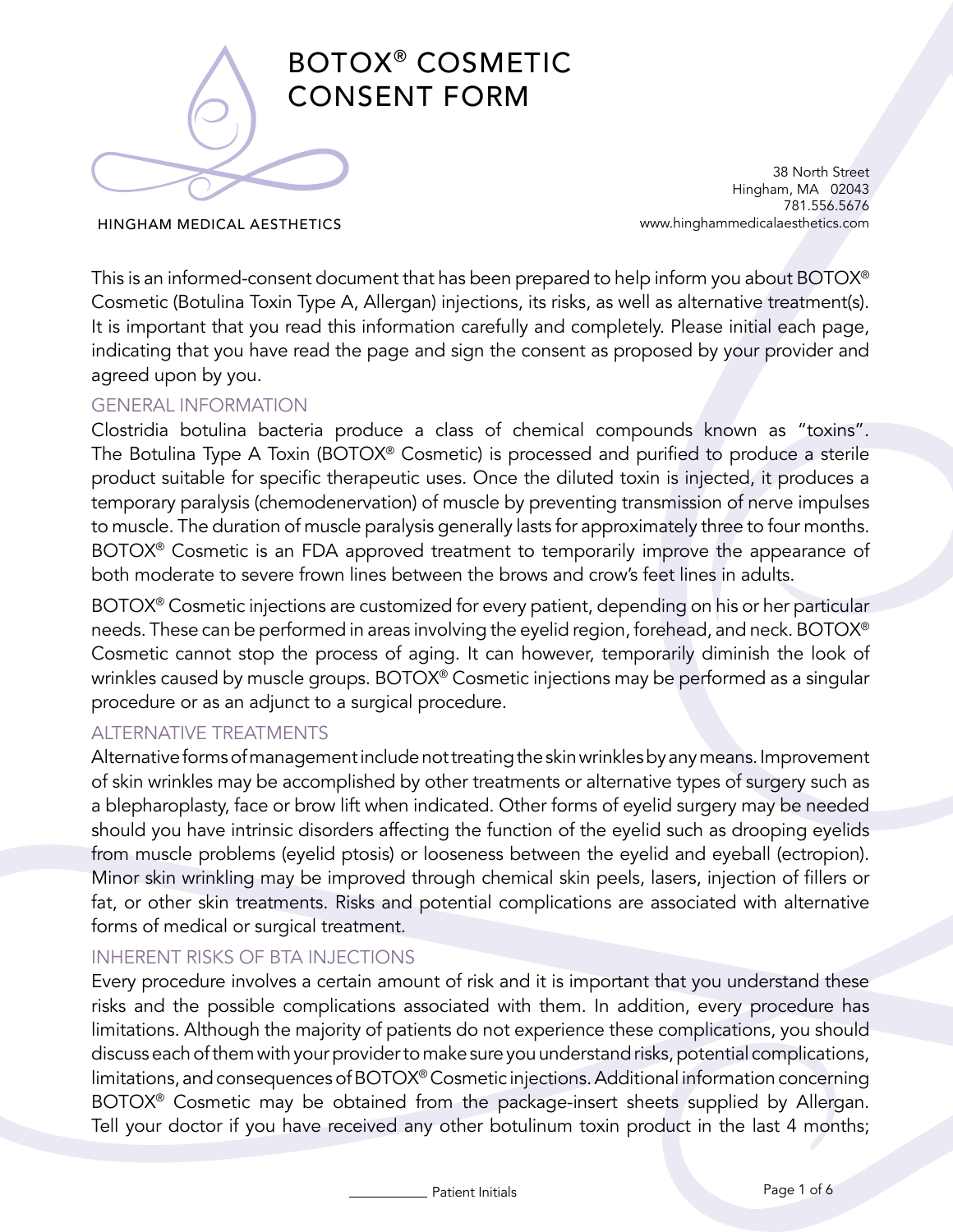have received injections of botulinum toxin such as Myobloc®, Dysport®, or Xeomin® in the past (tell your doctor exactly which product you received); have recently received an antibiotic by injection; take muscle relaxants; take an allergy or cold medicine; take a sleep medicine; take aspirin-like products or blood thinners.

# SPECIFIC RISKS OF BOTOX® COSMETIC (BOTULINA TYPE A TOXIN) INJECTIONS WARNING: DISTANT SPREAD OF TOXIN EFFECT:

Postmarketing reports Indicate that the effects of BOTOX® Cosmetic and all botulinum toxin products may spread from the area of injection to produce symptoms consistent with botulin um toxin affects. These may include asthenia, generalized muscle weakness, dlplopia, ptosis, dysphagia, dysphonla, dysarthria, urinary incontinence and breathing difficulties. These symptoms have been reported hours to weeks after injection. Swallowing and breathing difficulties can be life threatening and there have been reports of death. The risk of symptoms is probably greatest in children treated for spasticity but symptoms can also occur in adults treated for spasticity and other conditions, particularly in those patients who have an underlying condition that would predispose them to these symptoms. In unapproved uses, including spasticity in children, and in approved Indications, cases of spread of effect have been reported at doses comparable to those used to treat cervical dystonia and upper limb spasticity and at lower doses.

### INCOMPLETE RESULT:

It is possible to not experience a complete result of targeted muscles. Additional injections to reach the desired level of result can be performed until the goal is achieved.

#### ASYMMETRY:

The human face and eyelid region is normally asymmetrical with respect to structural anatomy and function. There can be a variation from one side to the other in terms of the response lo BTA injection.

## DROOPING EYELID (PTOSIS):

Muscles that raise the eyelid may be affected by BTA, should this material migrate downward from other injection areas. Should this problem occur, it is temporary and additional treatments such as eye drops may be necessary.

PAIN: Discomfort associated with BTA injections is usually of short duration.

## MIGRATION OF BTA:

BTA may migrate from its original injection site to other areas and produce temporary weakness of other muscle groups or other unintended effects. BTA has been reported to cause swallowing problems in patients treated for spastic muscle disorders of the neck region (cervical dystonia).

## BLEEDING AND BRUISING:

It is possible, though unusual, to have a bleeding episode from a BTA injection. Bruising in soft tissues may occur. Serious bleeding around the eyeball during deeper BTA injections for crossed eyes (strabismus) has occurred. Should you develop post-injection bleeding, you may require emergency treatment or surgery. Aspirin, anti-inflammatory medications, platelet inhibitors, anticoagulants, Vitamin E, ginkgo biloba, and other "herbs/homeopathic remedies" may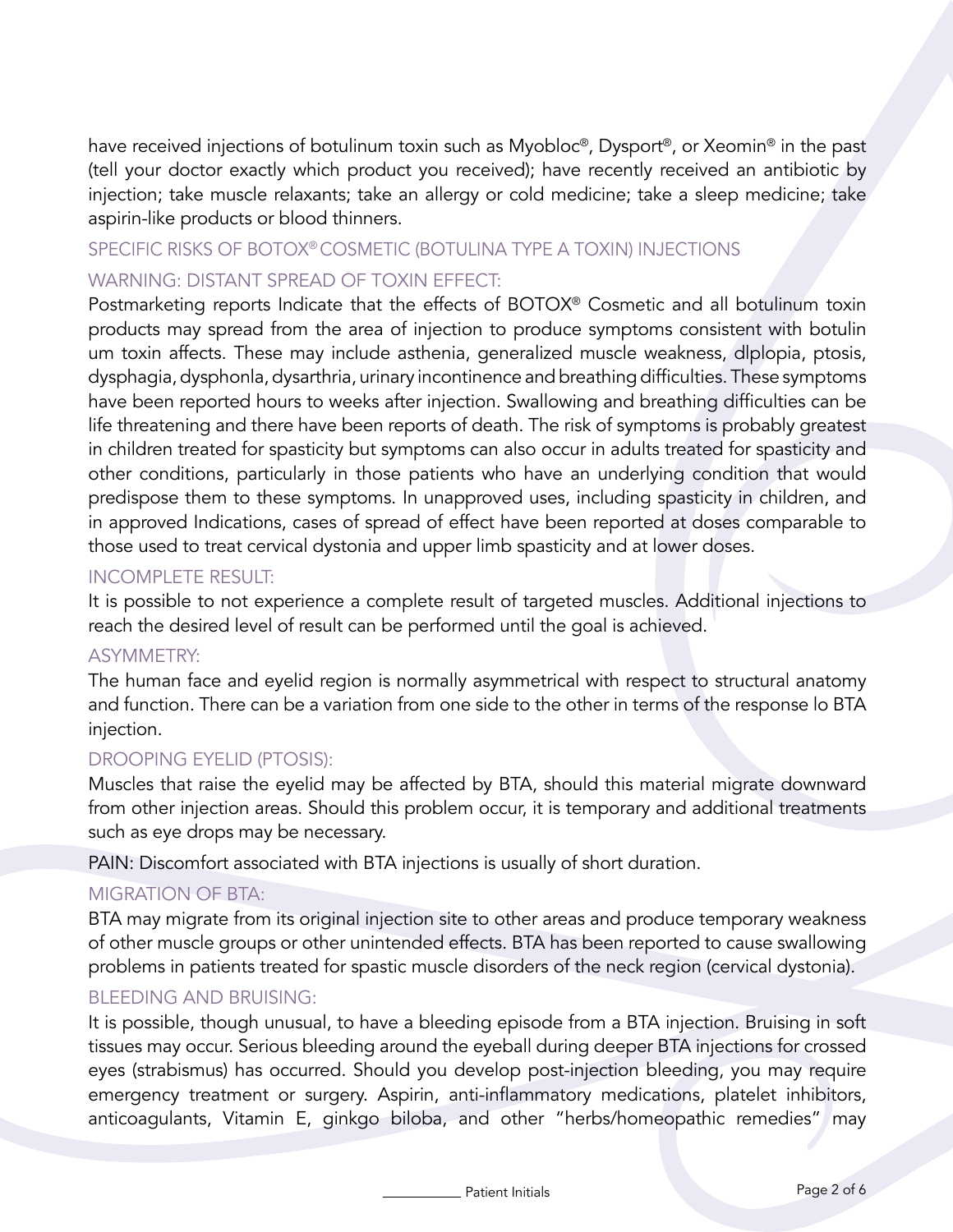contribute to a greater risk of a bleeding problem. Do not take these for ten days before BTA injections. If you are laking these medications, please inform your provider prior to proceeding.

### DAMAGE TO DEEPER STRUCTURES:

Deeper structures such as nerves, blood vessels, and the eyeball may be damaged during the course of injection. Injury to deeper structures may be temporary or permanent.

## CORNEAL EXPOSURE PROBLEMS:

Some patients experience difficulties closing their eyelids after BTA injections and problems may occur in the cornea due to dryness. Should this rare complication occur, additional treatments, protective eye drops, contact lenses, or surgery may be necessary,

### UNKNOWN RISKS:

The long-term effect of BTA on tissue is unknown. The risk and consequences of accidental intravascular injection of BTA is unknown and not predictable, There is the possibility that additional risk factors may be discovered.

### DRY EYE PROBLEMS:

Individuals who normally have dry eyes may be advised to use special caution in considering BOTOX® Cosmetic injections around the eyelid region.

### DOUBLE-VISION:

Double-vision may be produced if the BTA material migrates into the region of muscles that control movements of the eyeball.

#### EYELID ECTROPION:

Abnormal looseness of the lower eyelid can occur following BTA injection.

#### OTHER EYE DISORDERS:

Functional and irritive disorders of eye structures may rarely occur following BTA injections.

#### BLINDNESS:

Blindness is extremely rare after BTA injections. However, it can be caused by internal bleeding around the eyeball or needle stick injury. In a period of 1O years of BOTOX® Cosmetic administration, complications of blurred vision, retinal vein occlusion, and glaucoma have been reported in three patients. The occurrence of eye problems appears to be very rare.

#### ALLERGIC REACTIONS:

As with all biologic products, allergic and systemic anaphylactic reactions may occur. Allergic reactions may require additional treatment.

#### ANTIBODIES TO BIA:

Presence of antibodies to BOTOX® Cosmetic may reduce the effectiveness of this material in subsequent injections. The health significance of antibodies to BTA is unknown.

#### INFECTION:

Infection is extremely rare after BTA injection. Should an infection occur, additional treatment including antibiotics may be necessary.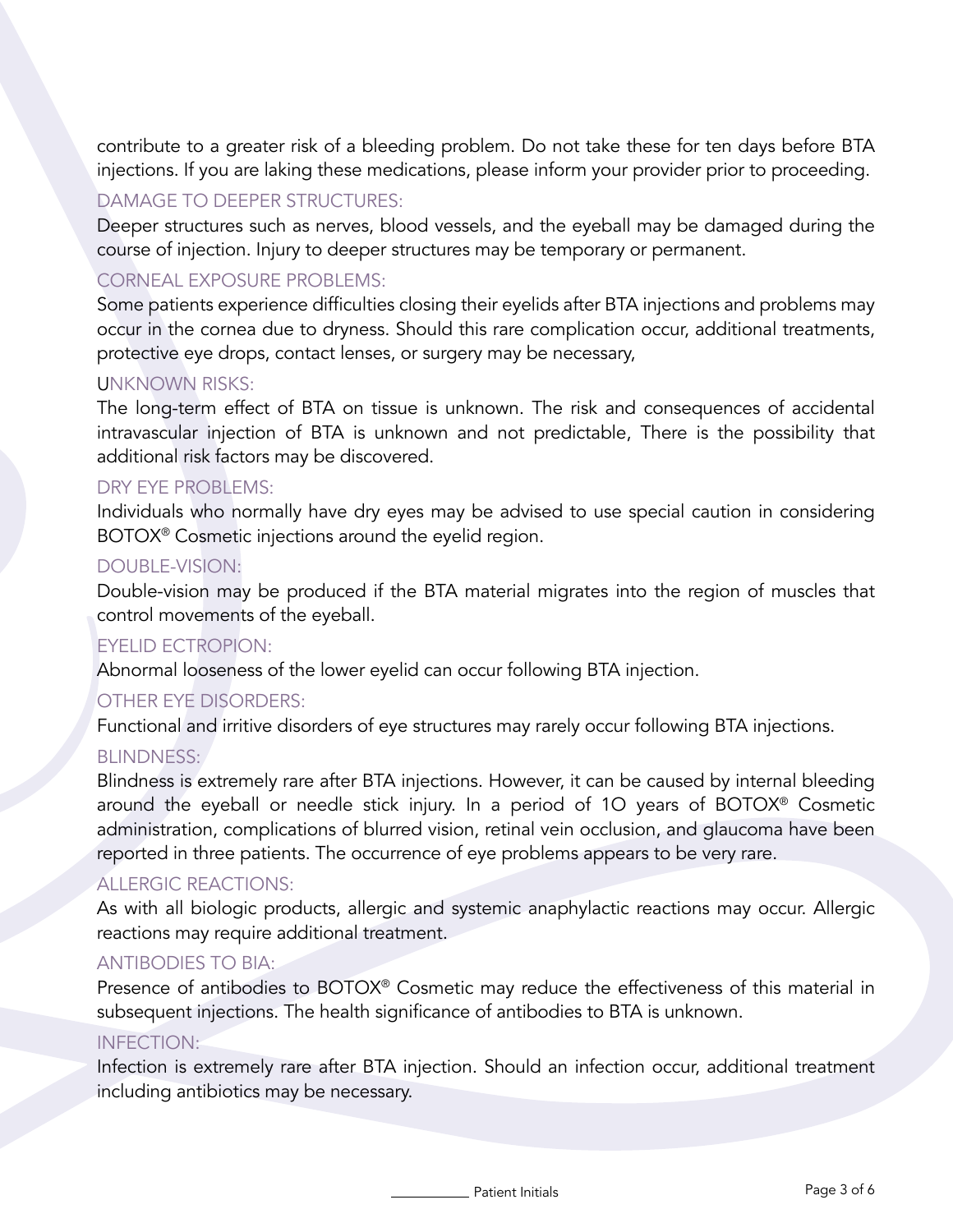### SKIN DISORDERS:

Skin rash, itching, and swelling may rarely occur following BTA injection.

### NEUROMUSCULAR DISORDERS:

Patients with peripheral motor neuropathic disorders (amyotrophic lateral sclerosis, myasthenia gravis, and motor neuropathies) may be at greater risk of clinically significant side effects from BTA.

### MIGRAINE HEADACHE DISORDERS:

Headaches are possible and usually last one day but may persist longer in a very small percentage of patients. BOTOX® Cosmetic has been used to treat forehead muscle groups that are involved with the migraine headache condition. Patients are advised that results of BTA treatment for migraine headaches may be variable and improvement in this disorder may not occur following BTA treatments.

### UNSATISFACTORY RESULT:

There is the possibility of a poor or inadequate response from BTA injection. Additional BTA injections may be necessary. Surgical procedures or treatments may be needed to improve skin wrinkles including those caused by muscle activity. Unsatisfactory results may NOT improve with each additional treatment.

### LONG-TERM EFFECTS:

Subsequent alterations in face and eyelid appearance may occur as the result of aging, weight loss, weight gain, sun exposure, pregnancy, menopause, or other circumstances not related to BTA injections. BTA injection does not stop the aging process or produce permanent tightening of skin. Future surgery or other treatments may be necessary.

## PREGNANCY AND NURSING MOTHERS:

Animal reproduction studies have not been performed to determine if BTA could produce fetal harm. It is not known if BTA can be excreted in human milk. It is not recommended that pregnant women or nursing mothers receive BTA treatments. Please inform your provider prior to proceeding if you are pregnant or think you could be or if you are nursing.

## DRUG INTERACTIONS:

The effect of BTA may be potentiated by aminoglycoside antibiotics or other drugs known to interfere with neuromuscular transmission.

## OFF-LABEL FDA ISSUES:

There are many devices, medications and injectable fillers and botulinum toxins that are approved for specific use by the FDA, but this proposed use is "Off-Label", that is not specifically approved by the FDA. It is important that you understand this proposed use is not experimental and your provider believes it to be safe and effective.

## ADDITIONAL ADVISORIES:

## MEDICATIONS AND HERBAL DIETARY SUPPLEMENTS:

There are potential adverse reactions that occur as the result of taking over-the-counter, herbal, and/or prescription medications. Aspirin and medications that contain aspirin interfere with forming blood clots, and therefore may contribute to more bleeding issues. If you have a medical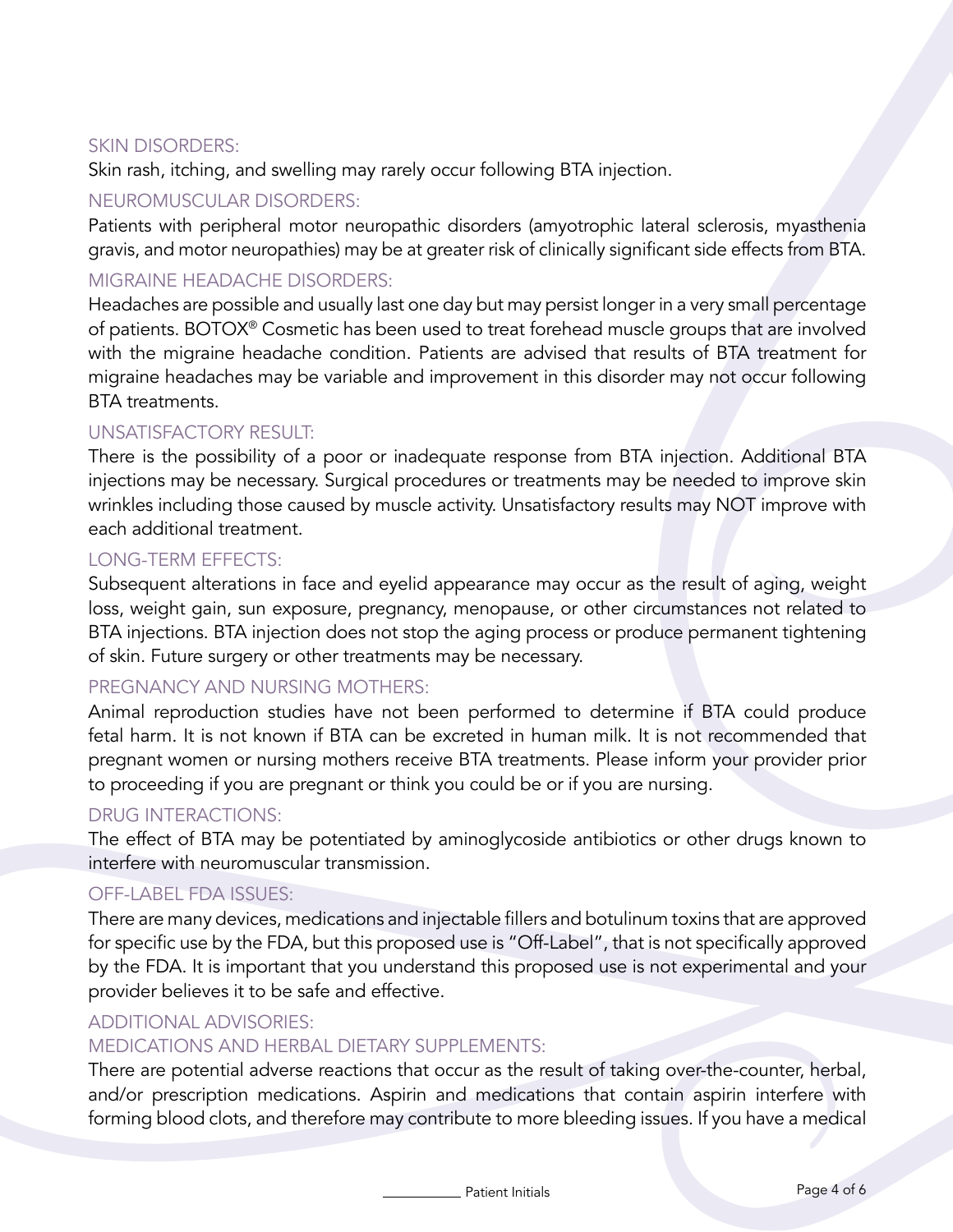condition (such as heart arrhythmia, heart stent, blood vessels with blockages, or blood clots) and are taking medications to thin your blood and prevent clotting such as Plavix, Warfarin, Coumadin, Xarelto, Effient or Pradaxa. Discuss management of these medications around the time of treatment with your provider. If you have an adverse reaction, stop the drugs immediately and call your provider for further instructions. If the reaction is severe, go immediately to the nearest emergency room.

### SUN EXPOSURE-DIRECT OR TANNING SALON:

The effects of the sun are damaging to the skin. Exposing the treated areas to sun may result in increased scarring, color changes, and poor healing. Patients who tan, either outdoors or in a salon, should inform their provider and either delay treatment, or avoid tanning until the provider says it is safe to resume. The damaging effect of sun exposure occurs even with the use sun block or clothing coverage.

## IMPORTANT COMMITMENTS / TRAVEL PLANS:

Any treatment holds the risk of complications that may delay healing and your return to normal life. Please let the provider know of any travel plans, important commitments already scheduled or planned, or time demands that are important to you, so that appropriate timing of treatment can occur. There are no guarantees that you will be able lo resume all activities in the desired time frame.

#### FEMALE PATIENT INFORMATION:

It is important to inform your provider if you use birth control pills, estrogen replacement, or if you suspect you may be pregnant.

### MENTAL HEALTH DISORDERS AND ELECTIVE TREATMENT:

It is important that all patients seeking to undergo elective treatment have realistic expectations that focus on improvement rather than perfection. Complications or less than satisfactory results are sometimes unavoidable, may require additional treatment and often are stressful. Please openly discuss with your provider, prior to treatment, any history that you may have of significant emotional depression or mental health disorders. Although many individuals may benefit psychologically from the results of elective treatment, effects on mental health cannot be accurately predicted.

#### PATIENT COMPLIANCE:

Follow all physician instructions carefully; this is essential for the success of your outcome. Personal and vocational activity may need to be restricted.

#### DISCLAIMER:

Informed-consent documents are used to communicate information about the proposed treatment of a disease or condition along with disclosure of risks and alternative forms of treatment(s). Including a decision not to proceed with treatment. This document is based on a thorough evaluation of scientific literature and relevant clinical practices to describe a range of generally acceptable risks and alternative forms of management of a particular disease or condition. The informed consent process attempts to define principles of risk disclosure that should generally meet the needs of most patients